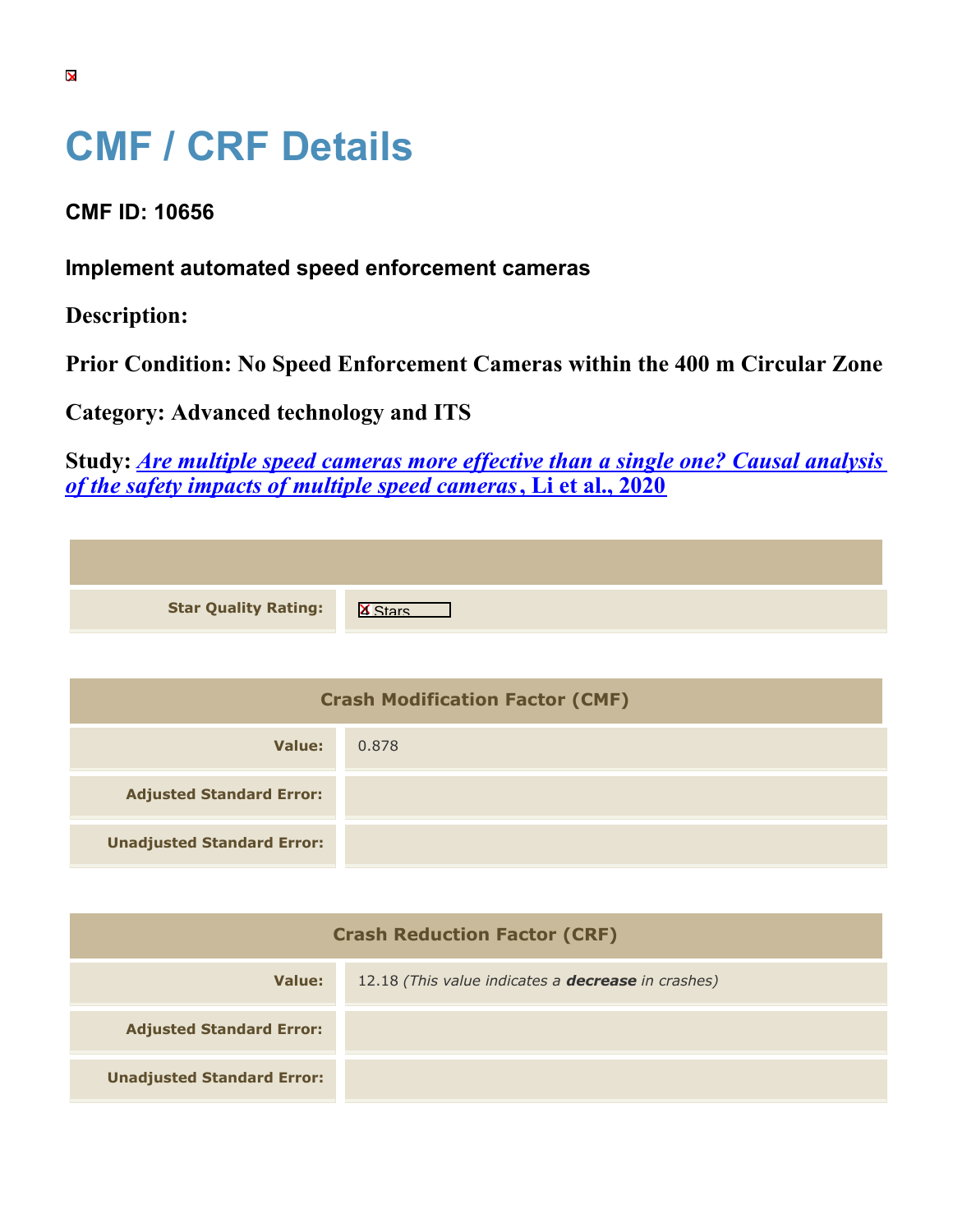| <b>Applicability</b>                    |                                                                      |
|-----------------------------------------|----------------------------------------------------------------------|
| <b>Crash Type:</b>                      | All                                                                  |
| <b>Crash Severity:</b>                  | K (fatal), A (serious injury), B (minor injury), C (possible injury) |
| <b>Roadway Types:</b>                   | All                                                                  |
| <b>Number of Lanes:</b>                 |                                                                      |
| <b>Road Division Type:</b>              | All                                                                  |
| <b>Speed Limit:</b>                     |                                                                      |
| <b>Area Type:</b>                       | All                                                                  |
| <b>Traffic Volume:</b>                  |                                                                      |
| <b>Time of Day:</b>                     | All                                                                  |
| If countermeasure is intersection-based |                                                                      |
|                                         |                                                                      |

| <b>Intersection Type:</b>         |  |
|-----------------------------------|--|
| <b>Intersection Geometry:</b>     |  |
| <b>Traffic Control:</b>           |  |
| <b>Major Road Traffic Volume:</b> |  |
| <b>Minor Road Traffic Volume:</b> |  |

| <b>Development Details</b>       |                                                                                                                      |
|----------------------------------|----------------------------------------------------------------------------------------------------------------------|
| <b>Date Range of Data Used:</b>  | 1999 to 2007                                                                                                         |
| <b>Municipality:</b>             | Cheshire, Dorset, Hertfordshire, Lancashire, Leicester, London,<br>Manchester, Merseyside, Sussex, and West midlands |
| State:                           |                                                                                                                      |
| <b>Country:</b>                  | England                                                                                                              |
| <b>Type of Methodology Used:</b> | 7                                                                                                                    |